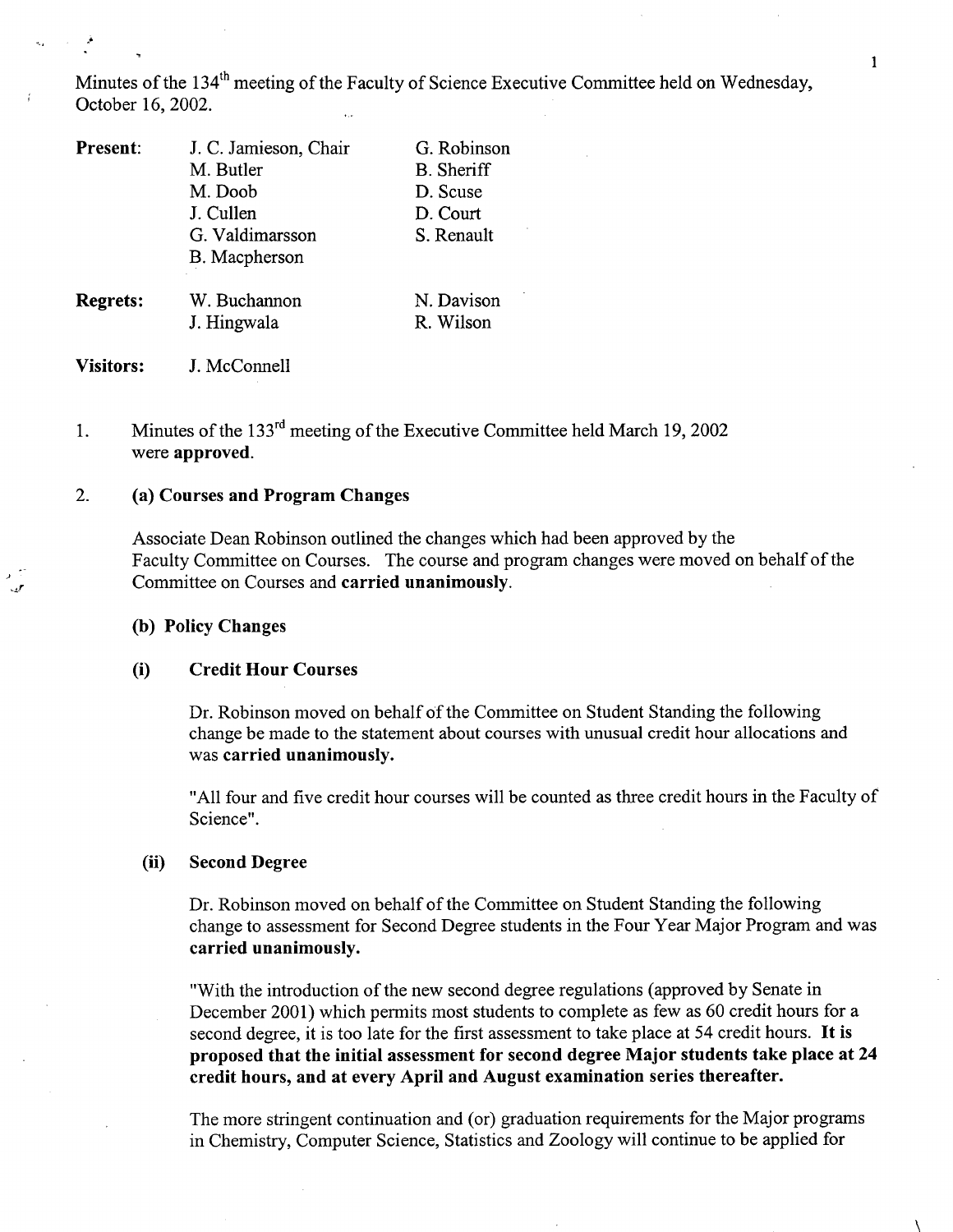both second degree and regular students. But continuation assessments will begin after 24 credit hours like all other Major Students."

## **(iii) Residency Requirement for the Bachelor of Science Honours Program**

Dr. Robinson moved on behalf of the Committee on Student Standing the following change to Residency Requirement for the Bachelor of Science Honours Program and was **carried unanimously.** 

It is proposed that the Honours residency requirement (that is, the number of credit hours taken from the University of Manitoba) be the same as that of the Major, i.e., 60 credit hours minimum from the U. of M. Honours work is completed while the student is in fulltime study i.e. 80% of load. Residency requirements apply to both first and second degree students".

There was discussion regarding the full-time requirement of the Honours Program. It was strongly suggested that this issue be taken to the Committee on Student Standing for review.

 $3<sub>1</sub>$ **Graduate Course Changes** - Associate Dean Butler announced that there were no Graduate Course changes.

#### $\overline{4}$ . **Selection of Science Award Winners**

 $\mathcal{L}_1$ 

Ms. Joan McConnell outlined the awards and the recommendations and rationale behind the awards.

After discussion on all the awards, the following distribution of awards was **CARRIED.** 

**Isbister Undergraduate Scholarships -** 6 awards of *\$725* each, to be shared equally amongst the following 9 students (each receiving \$483.33).

> NIKKEL, Timothy TOLUSSO, David SMITH, Michael DAWSON, Kathleen LAND, Allison DUCAS, Robin STEVENSON, Marnie WOODFORD, Roger SASAKI, David

**Diane Dowling Scholarhip:** 1 award of \$600 to be shared equally between the following 2 students (\$300 each):

> DUCAS, Robin STEVENSON, Marnie

 $\overline{2}$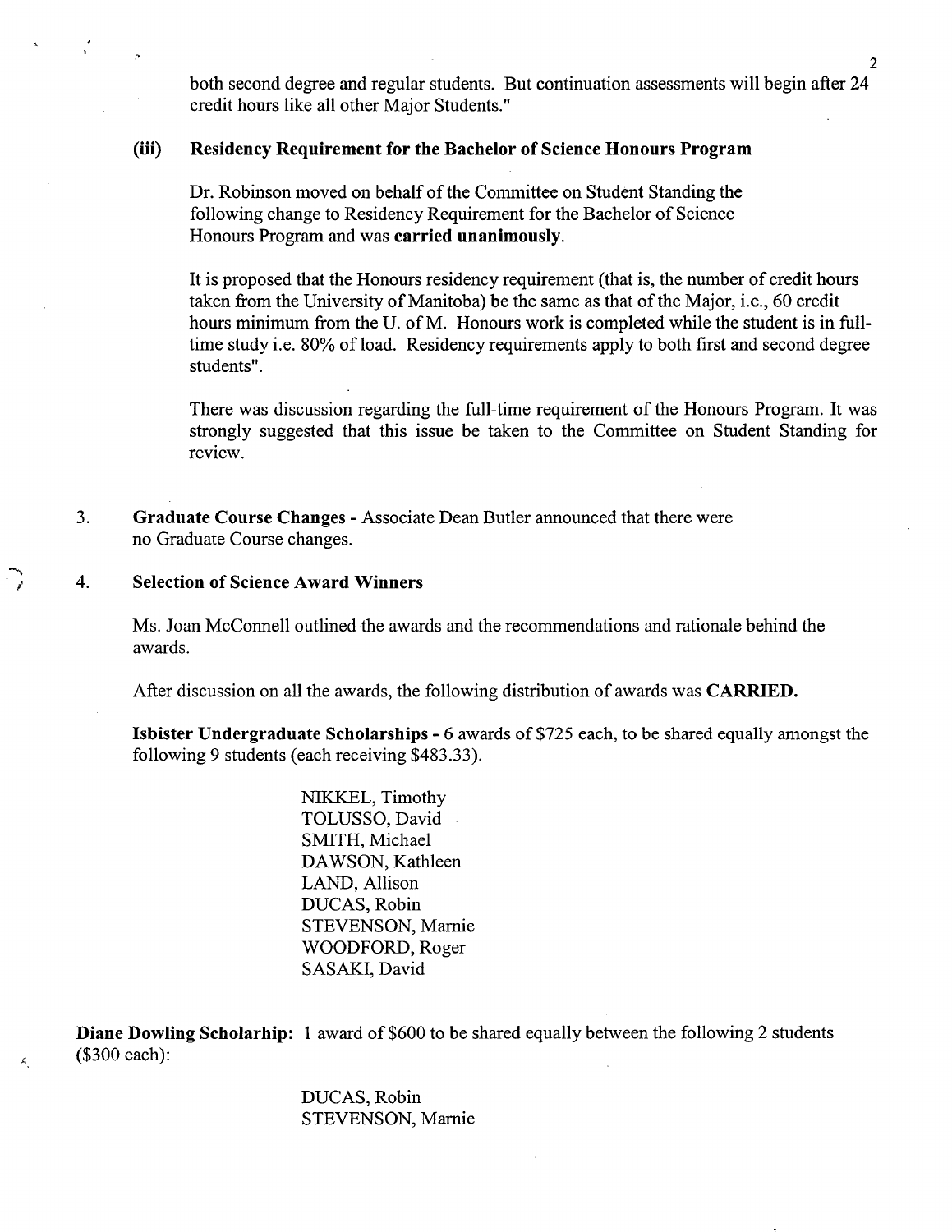**Maxwell Rady Scholarship:** 1 award of \$275 to be shared equally between the following 2 students (\$137.50 each)

> DUCAS, Robin STEVENSON, Marnie

**Rosabelle Searle Leach Scholarship:** 1 award of \$250:

MATTHEWS, Christopher

**Sony Science Scholarship:** 1 award of \$1,500, cannot be shared.

NIXKEL, Timothy

**Hogg Undergraduate Scholarship:** 1 award of \$1,500, cannot be shared.

TOLUSSO, David

**Benjamin Cohen Scholarship:** 1 award of \$375, to be shared equally amongst the following *5* students (\$75 each):

> NIKKEL, Timothy TOLUSSO, David SMITH, Michael DAWSON, Kathleen LAND, Allison

**Classes of** '43 & **'68 Reunion Scholarship:** 1 award at \$350

LeMAISTRE, Jillian

**Women in the Physical Sciences 2002:** The \$2,000 Scholarship awarded to:

NAPOLA, Tracy

This is renewable for up to 2 years after the first offering, depending on academic performance and funds available.

**Mark G. Smerchanski Memorial Scholarship for Women in the Physical Sciences:**  This \$2,500 Scholarship awarded to:

JAWORSKJ, Ashley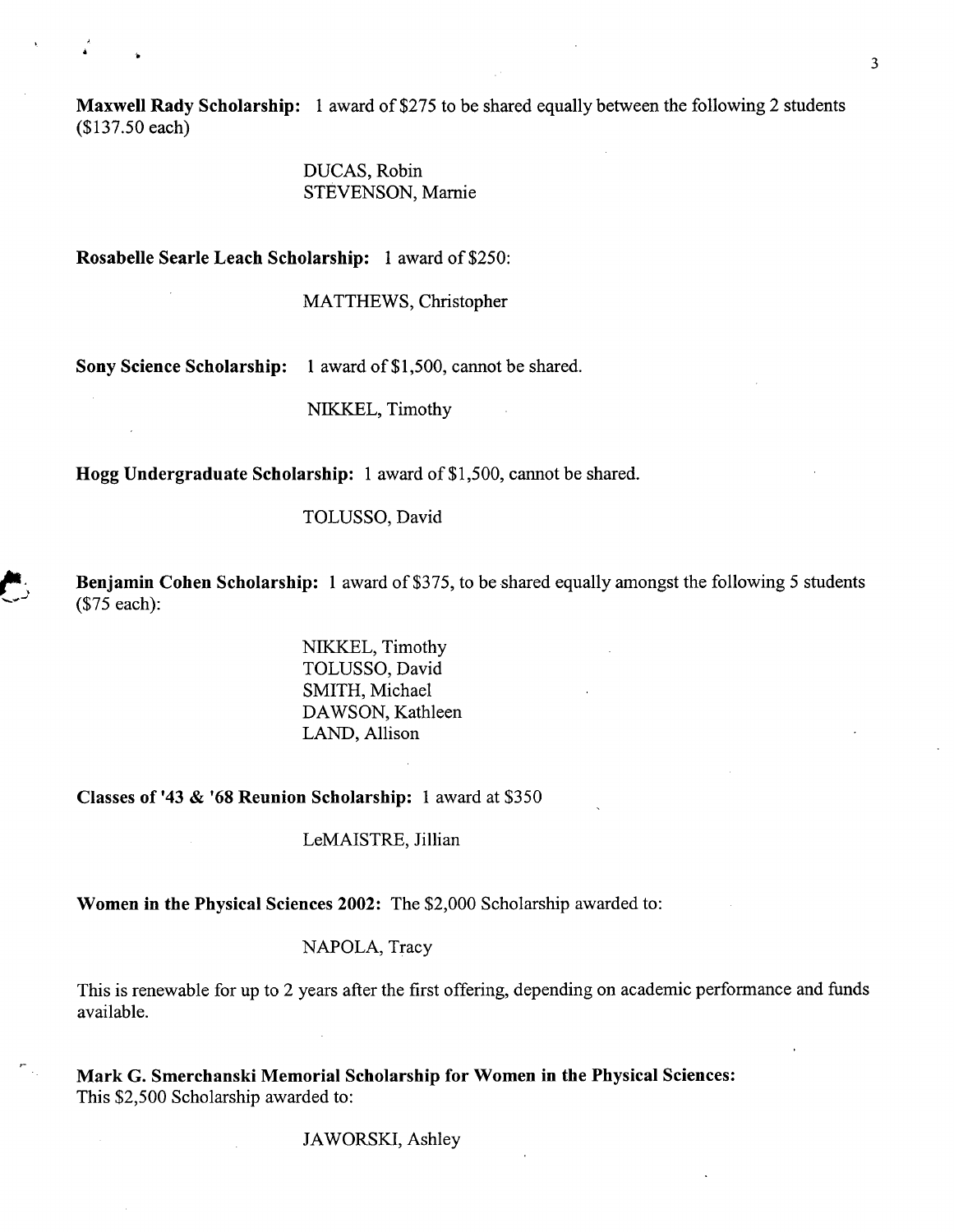#### 5. **Posthumous Degrees**

្ន

Associate Dean Robinson moved that the authority to recommend Posthumous Degrees be vested in the Dean by Faculty Council for situations that warrant it, such as time constraints. The existing University policy is that Faculty Council has to approve the awarding of Posthumous Degrees. The motion was **carried unanimously.** 

#### 6. **Dean's Report**

Dean Jamieson reported on the following:

- Staffing V.P. Academic used enrolments at  $2<sup>nd</sup>$  year and above to award positions. 6 positions awarded in total, none in Science, but 5 in the high priority category. Of the 17 awarded in Spring 2002, 5 plus a Chair went to Science.
- Retreat The Administrative Council Retreat was held in Gimli on October 4, 5<sup>th</sup>. Dean Jamieson will deal with the suggestions that were made. The Vice-President Academic is working on an Enrolment Management Plan, which should be taken into account when doing the budget. The budget deadline is December  $16<sup>th</sup>$ .
- Delta Marsh Construction is essentially completed.  $\blacksquare$
- EITC Waiting for major donation. Plans are in place. Infrastructure changes to take place.
- Summer Session Monies generated through summer session will be passed on to Departments. Dean withholds 10% to account for changes in enrolments.
- Heather Paterson, who formerly reported on behalf of the Faculty Committee on Courses, has accepted a position with University 1.

#### $7.$ **Other Business**

There was no other business reported.

#### 8. **Adjournment**

The meeting adjourned at 3:45 p.m.